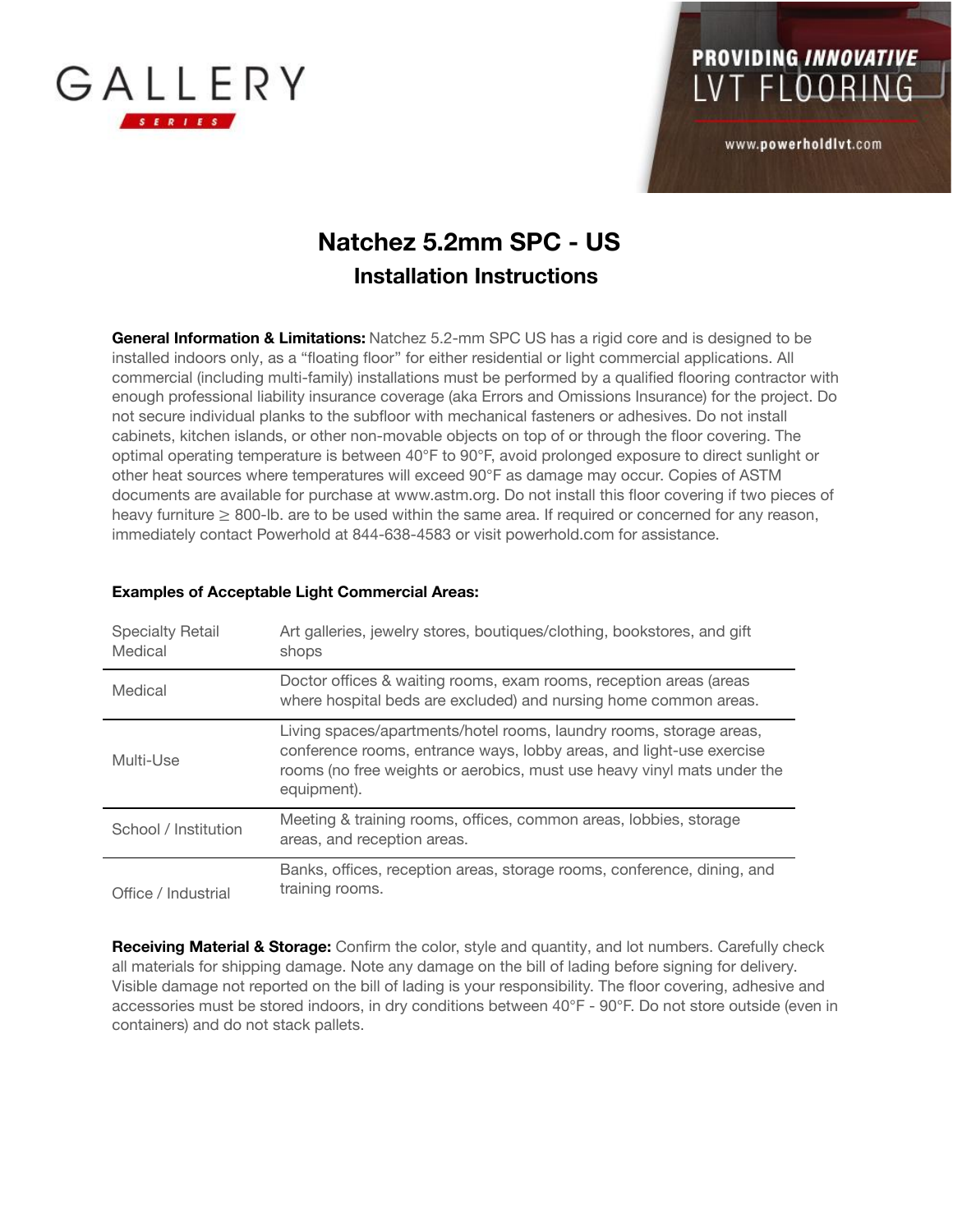

PROVIDING INNOVATIVE LVT FLOORING

www.powerholdlvt.com

**Recommended Tool List:** Appropriate Personal Protective Equipment (PPE) including safety glasses, gloves and suitable dust mask. Appropriate tools to prepare the substrate, Hepa filtered vacuum, 6-foot and 1-foot straight edge or level, two quarters (U.S. coins), tape measure, pencil, speed square, utility knife with blades, 1-lb. (~ 16-oz.) rubber or soft faced dead blow hammer (preferred) or rubber mallet, chalk-line, pull-bar, Oscillating Multi-Tool or hand saw (door jambs), wedge spacers or similar, jigsaw with carbide blades, knee pads. If required a super-glue adhesive for any small cuts.

**Warning:** All local, state, and federal regulations must be followed; this includes the removal of in-place asbestos (floor covering and adhesive) and any lead-containing material. The Occupational Safety and Health Administration (OSHA) has exposure limits for people exposed to respirable crystalline silica; this requirement must be followed. Do not use solvent or citrus-based adhesive removers. When appropriate, follow the Resilient Floor Covering Institute's (RFCI) Recommended Work Practice for Removal of Existing Floor Covering and Adhesive. Always wear safety glasses and use respiratory protection or other safeguards to avoid inhaling any dust. The label, installation, and maintenance instructions along with the technical data sheet, limited warranty and any appropriate Safety Data Sheet (SDS) of all products must be read, understood, and followed before installation commences. Failure to do so may result in an uneven installation, premature wear, gapping, broken joints, cupping, buckling of the floor covering, peaked or gapped seams, etc., and voids the warranty. If the substrate or subfloor fails for any reason, then the floor covering limited warranty is void.

Do not leave spills unattended, wipe up promptly, and allow the floor covering to dry before trafficking. Use bathmats and install safety "grab" rails where this floor covering is used next to wet or barefoot areas, like showers and baths.

**Documentation:** Record (including photographs) and file the site conditions, test results, and any corrective measures taken. It is required to maintain all of this documentation along with the original invoice and any labor receipts throughout the warranty period, as this will be required in the unlikely event of a claim.

**Site Conditions:** The prepared installation area must be fully enclosed and weather tight. During the installation, any direct sunlight should be blocked using blinds, drapes or similar. The ambient temperature during installation must be  $> 60^{\circ}$ F, with a recommended maximum of 80 $^{\circ}$ F.

Note: When installing at temperatures  $> 80^\circ$ F, the size of an expansion gap will increase when the floor covering is cooled.

**Flatness:** Check all substrates for flatness prior to installation. The maximum acceptable tolerance is a 1/8-inch gap (2 x U.S quarters) over 6-foot and 1/16-inch gap (1 x U.S quarter) over 1-foot. Make any necessary adjustments to the substrate before installation. Dormant cracks saw cuts and grout lines < 1/8-inch wide or deep are acceptable, all others must be cleaned out, removing all dirt and debris, then filled using a suitable commercial grade patching or crack repairing underlayment, follow the product instructions.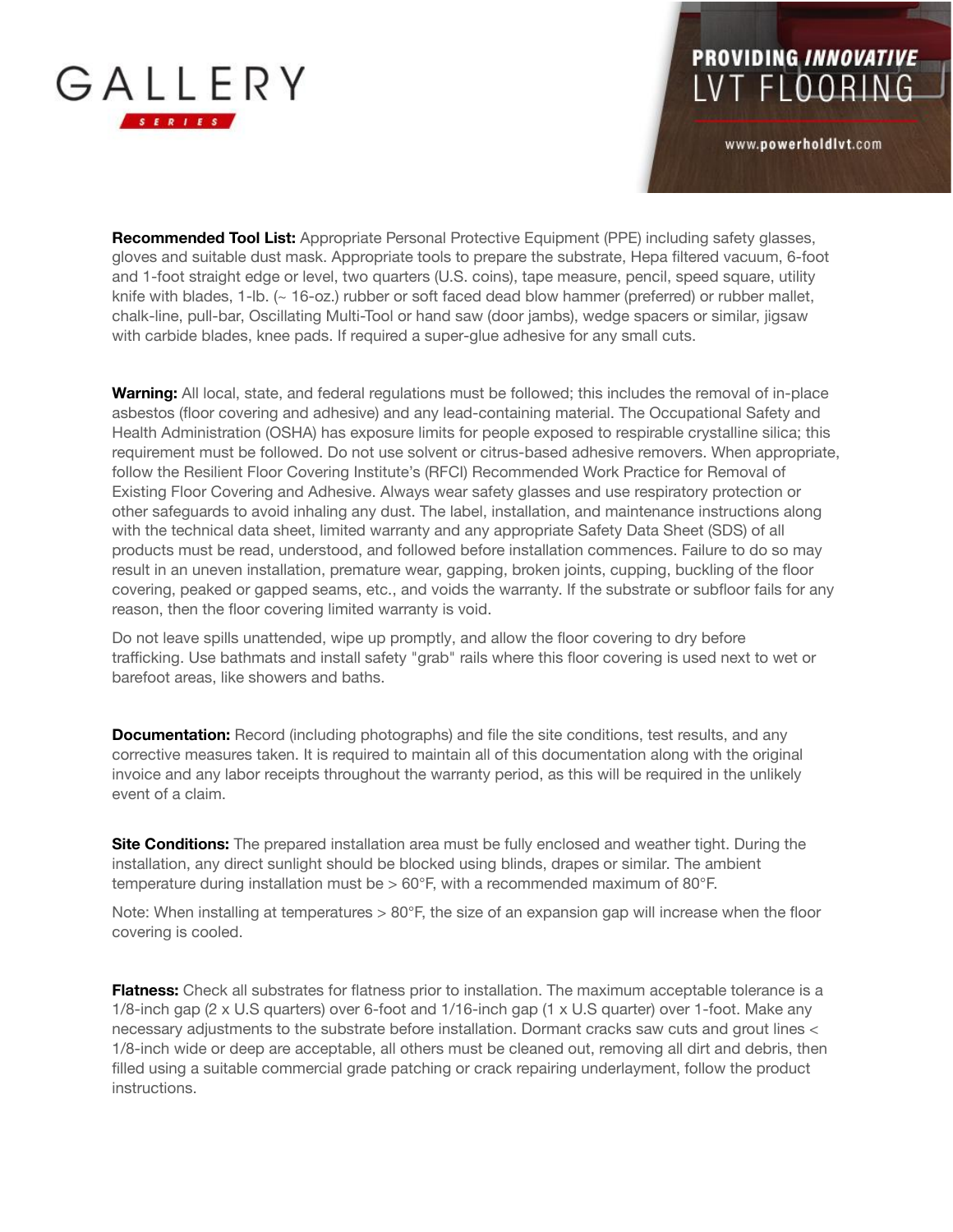

**Concrete Subfloors:** The prepared substrate must be without contaminates and be structurally sound. If required, smooth using a suitable, moisture resistant commercial grade leveling or patching underlayment, following the product instructions. Do not install over any expansion or moving joints as subfloor movement may cause an installation failure. When required, use a suitable industry-standard expansion joint assembly system. Do not install if hydrostatic pressure exists, or if a chemical adhesive remover has been used, contact the technical department.

**PROVIDING INNOVATIVE** 

LVT FLOORING

www.powerholdlvt.com

For all on and below grade concrete slabs, test and confirm the surface is absorbent (porous) following the protocol of "ASTM F3191 Standard Practice for Field Determination of Substrate Water Absorption (Porosity) for Substrates to Receive Resilient Flooring. The water droplets placed on the substrate must be absorbed for it to be considered absorbent. If required, make it porous by mechanical methods like diamond grinding, DiamaBrush, bead blasting or similar.

**Concrete Moisture:** For all on and below grade concrete slabs or if  $\lt$  1-year old use  $a \geq 6$ -mil thick polyethene (PE) sheet like Blue Hawk Premium Flooring Underlayment, or similar (available from home improvement stores). It must be installed over the entire area and extend at least 2-inches up the walls. All seams must be overlapped and sealed following the product instructions. Other types of moisture mitigation systems are available and may be acceptable. The liability and warranty for any products performance remains with its manufacturer.

**Wood Subfloors:** All wooden subfloors and substrates must be and remain dry according to the moisture content percent (MC-%) for your region. Regional values are freely available by searching "moisture map of wood" images. Test using a non-destructive electronic moisture meter, following the instructions. They must also be without contaminants, with a minimum total thickness of 1-inch. If required, use suitably thick underlayment grade plywood. The subfloor must be rigid, meet federal, state and local building codes, have at least 18-inches of well-ventilated air space below. Sleepers must not be directly in contact with concrete or earth, and a suitable vapor barrier must cover the ground beneath the subfloor.

**Wood Subfloors:** All wooden subfloors and substrates must be and remain dry according to the moisture content percent (MC-%) for your region. Regional values are freely available by searching "moisture map of wood" images. Test using a non-destructive electronic moisture meter, following the product instructions.

The subfloor must meet the local building code, be rigid, free from movement, and have at least 18-inches of well-ventilated air space below. Sleepers must not be directly in contact with concrete or earth, and a suitable vapor retarder must cover the ground beneath the subfloor. It must be without contaminants and be at least 1-inch thick. If required, install an underlayment grade plywood with a minimum thickness of 1/4-inch on the surface. The underlayment must be installed in the opposite direction to the subfloor, following "ASTM F1482 Standard Practice for Installation and Preparation of Panel Type Underlayments to Receive Resilient Flooring".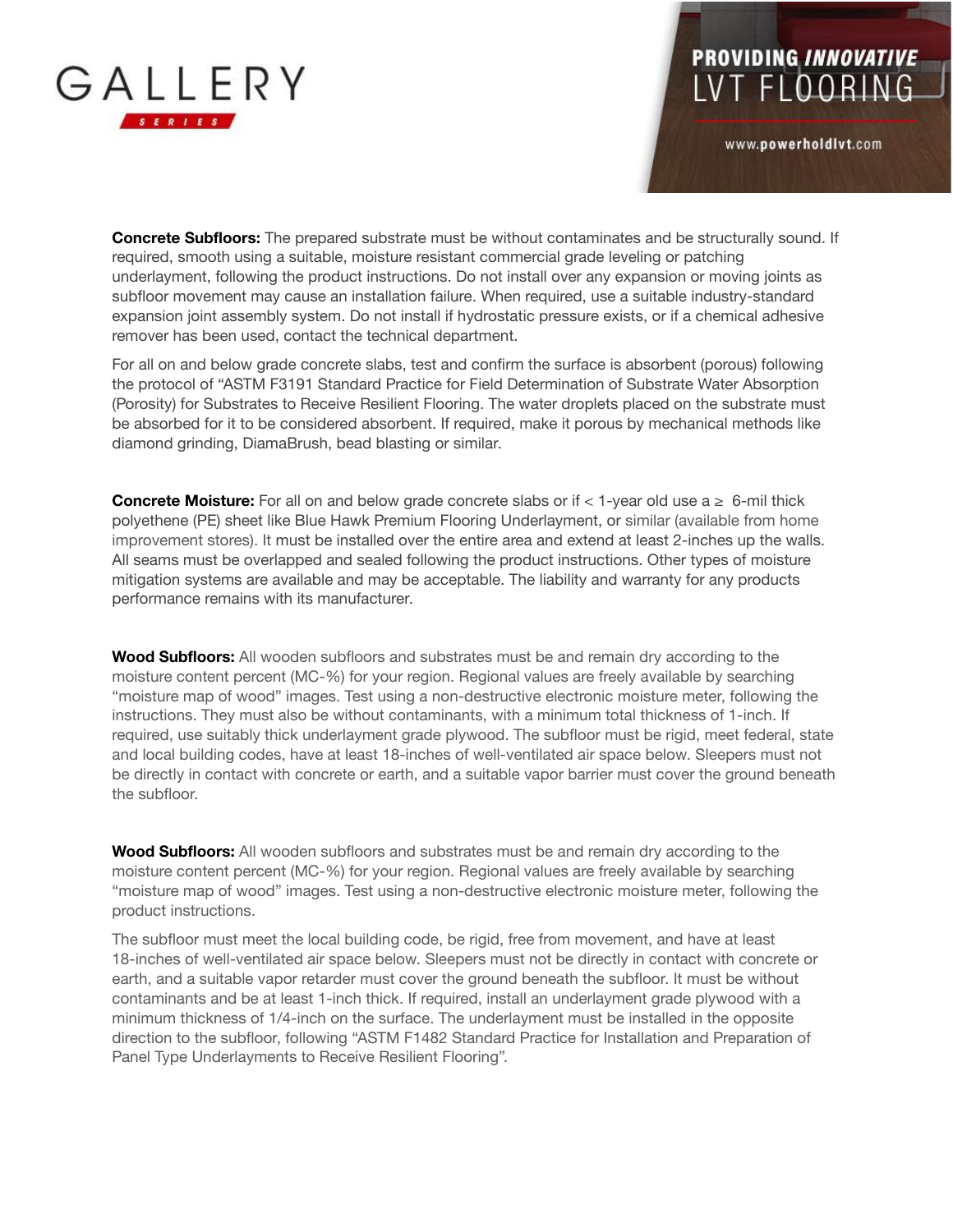

# PROVIDING INNOVATIVE<br>LVT FLOORING

www.powerholdlvt.com

**Gypsum Subfloors:** Any finished gypsum substrate must be prepared and installed in accordance with "ASTM F2419 Standard Practice for Installation of Thick Poured Gypsum Concrete Underlayments and Preparation of the Surface to Receive Resilient Flooring" or "ASTM F2471 Standard Practice for Installation of Thick Poured Lightweight Cellular Concrete Underlayments and Preparation of the Surface to Receive Resilient Flooring". The substrate must be and remain dry according to the manufacturer, be structurally sound and firmly bonded and without contaminates.

**Unsuitable Substrates:** These include but are not limited to; any floating or unfixed floor coverings, hardwood, carpet, cushion vinyl, rubber, cork, foam, asphalt tile, any additional acoustic underlayment. Do not install directly over any adhesive or adhesive residue of any kind. Any substrate with mold, mildew, or fungi or in wet areas like inside showers, saunas, or solariums. Do not install directly over radiant heated substrates. Do not install in any exterior application including recreation vehicles, campers or boats.

Notes: Existing hardwood floor coverings exposed to moisture will swell resulting in a failure if overlaid with a vinyl floor covering that restricts it's drying, typically this occurs when installed on or below grade. Some hardwood floor covering may also discolor vinyl floor covering which is excluded from the limited warranty coverage. Electing to install over any existing floor covering, assumes full responsibility for the suitability and continued performance of that product, including any resulting effect on the new floor covering like indentations and damaged locking mechanisms.

**Other Subfloors/Substrates:** These may be acceptable; however, they must be and remain dry, without contaminates and be structurally sound.

**Expansion Gap:** If the length or width is ≤ 50-foot, an expansion gap of at least 1/4-inch around the entire perimeter is required at the correct installation temperature. If the overall length or width is between  $50 - 85$ -foot, then the gap must be increased to  $\geq 1/2$ -inch around the entire perimeter. A maximum of 85-foot in length or width must not be exceeded. If required, use a suitable trim molding covering the edges by 1/8-inch and allowing a 1/2-inch expansion gap.

For three-season rooms, a gap of at least 1/2-inch around the entire perimeter is required. In addition, the area must be separated from all other rooms using a suitable trim molding. The maximum of 30-foot in length or width must not be exceeded.

Note: Areas with heavy furniture  $\geq 800$ -lb. that are not located near the center of the room must double the required expansion gap as the weight may restrict the natural expansion and contraction.

**General Preparation:** It is recommended to remove the wall-base before the installation or to use a 1/4-round molding (fixed to the wall or wall-base only) to cover the required expansion gap and at least 1/8-inch of the floor covering. Undercut the door jambs back to the studs and if left > 1-inch of the wall base using an Oscillating Multi-Tool or hand saw, the height must be the thickness of the floor covering plus 1/64-inch. This allows the floor covering to expand and contract freely, out of sight, with temperature fluctuations. Steel door jambs should be patterned scribed, leaving the required expansion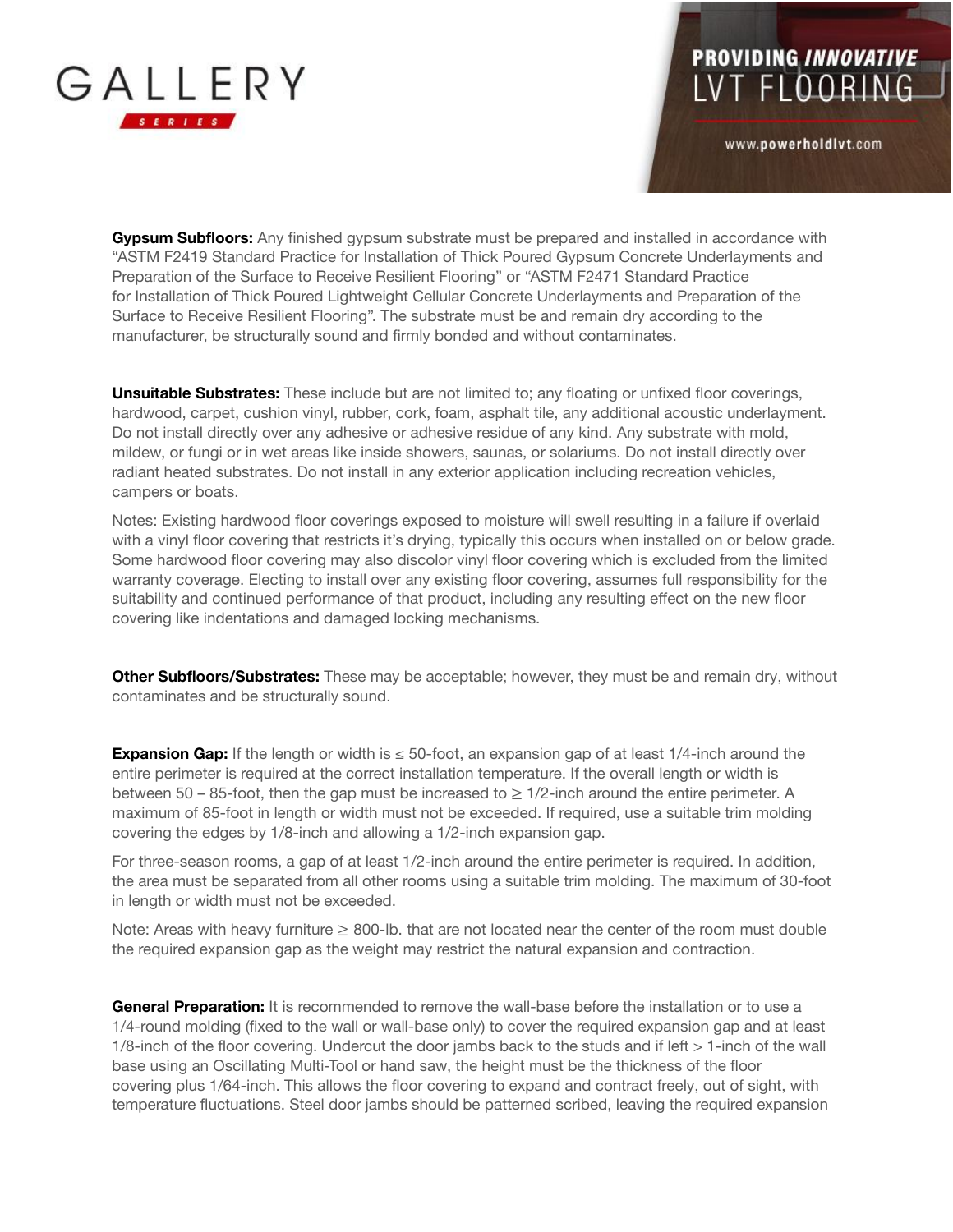

### **PROVIDING INNOVATIVE** LVT FLOORING

www.powerholdlvt.com

gap. Use a color-coordinated 100% silicone to fill the void. Clean the entire area to be installed (Hepa filtered vacuum). Before beginning, check and make sure the lot numbers on the packaging match and mix the floor covering from several boxes to ensure a random appearance. During the installation, inspect for visible defects, including any damage, gloss, color or shade variations, dirt and debris in the locking mechanism (remove using a soft brush), as installing it assumes full responsibility. If you have any concerns, do not install, immediately contact Powerhold.

**Layout:** Follow the design or drawings provided or agreed upon by the designer, architect, or end-user. For all planks, the joint layout should be in a random (not stepped) with  $\geq 8$ -inches of end-seam separation and being at least 8-inches in length is recommended. Tiles must be installed in a brick-bond pattern.

**Cutting:** To cut the floor covering, measure and mark the surface with a pencil, then carefully score the surface a few times on your mark, using a sharp utility knife along the side of a speed square. Snap it downwards and complete by cutting the backing from underneath. For complicated cuts like around door jambs, it is recommended to use a jigsaw with a carbide blade following the product safety instructions.

**Installation:** Clean the entire area to be installed twice using a Hepa filtered vacuum. Determine which is the best wall to start at, typically this would be the longest (straight) side wall (with a doorway). Measure the width of the room, allowing for two expansion gaps, calculate the width of your last row. If it is less than half the width of the floor covering, or if a balanced design is required, then reduce the width of the first row, accordingly.

**First Row (slide):** At the left corner of your starting wall, position your first tile or plank flush with the walls. Use the side and end without the extended locking mechanism against the walls. Place wedge spacers as you go between the floor covering and wall to maintain the required expansion gap around the entire perimeter. Connect the second piece by laying it flat on the substrate (where the second row would be), lining up the "end" locking mechanism. Then, while keeping the joint perfectly in line, slide the locking mechanism together. Continue with this method and complete the first row, including the last piece. Keeping the installation straight is critical, so check the first row using a chalk line or similar, if needed, adjust and firm up the row by adding more wedge spacers. The acceptable tolerance is within 1/16-inch > 20-foot in length or 1/32 < 20-foot. Complete the following rows starting with a cut piece, perhaps the waste from a previous row. Installing the side joints before the end joints as instructed under "Side Joints" and "End Joints".

**Side Joints (angle-angle):** Again, starting at the left corner, place the side without the extended locking mechanism into the side of the previously installed row at an angle of about 25°. Make sure the joint is seated properly, then slide the plank or tile into position. The end joint must line up perfectly. Lay the tile or plank flat and complete the end joint as detailed below.